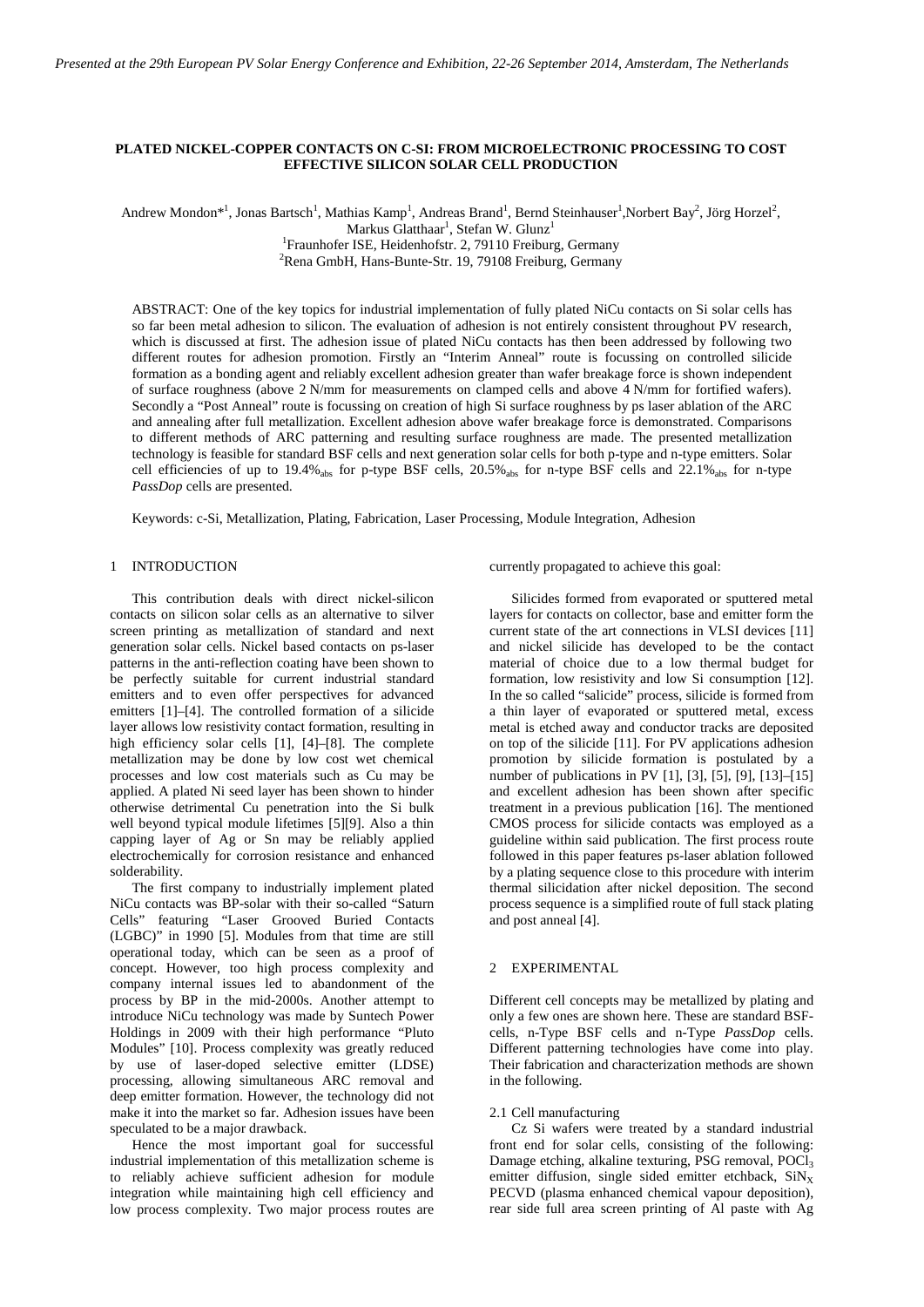soldering pads and firing. This process sequence resulted in standard BSF cells without front side metallization with an emitter of 90  $\Box$ /sq.

Different ARC patterning technologies have been examined in terms of resulting Si surface roughness. In the 'Mask & Etch' process a mask is applied either by photolithographic methods or via inkjet printing. The mask leaves the ARC uncovered in grid pattern, which is removed by chemical etching in these openings.

Laser ablation of the ARC has been applied with help of a ns-laser or a ps-laser, both with a wavelength of 355 nm [17]. The ablation process is classified indirect, since UV irradiation passes the ARC and a thin layer of underlying Si is evaporated, which causes the ARC to be blast away. The longer pulse duration of the ns laser allows a larger volume to be molten and a may result in remodelling of the surface texture and the emitter. The short duration of a ps-pulse causes minimum emitter damage and the effects of interference of light, reflected from the pyramid flanks translates into surface remodelling on a nano scale. During laser chemical processing (LCP) a laser beam is coupled into a liquid jet, which may contain different chemicals, such as a dopant source. This is used for simultaneous formation of a selective emitter during ARC patterning [18]. Surface remodelling is possible on a similar scale as ns-laser processes, yet emitter damage is avoided and higher laser power may be tolerated.

The two different process routes for metallization, featuring ps-laser patterning, are shown in the flow chart in [Fig. 1.](#page-1-0) Both apply the same front end up to the deposition of the anti-reflection coating (ARC) followed by laser patterning. For most experiments, an industrial laser ablation tool with a mounted ps-laser system was used. For demonstration purposes, a lab setup optimized for very small line widths was used in one experiment.

The first route utilizes nickel silicides as bonding agent. In microelectronics silicides are formed from evaporated or sputtered Ni. A wafer surface is masked by a patterned  $SiO<sub>x</sub>$  layer and silicidation only occurs in exposed areas. This method was taken as a model and adapted for solar cell metallization. After pretreatment the first route consisted of deposition of an extremely thin Ni layer, which was fully consumed during subsequent thermal silicidation. After pretreatment of the silicide surface the full stack of Ni, Cu and Ag was deposited. This will be named "Interim Annealing" route in the following.

The second process route consisted of full stack deposition of Ni, Cu and Ag and subsequent thermal annealing in forming gas atmosphere. This will be named "Post Anneal" route in the following.

'Interim Annealing' 'Post Annealing' route



<span id="page-1-0"></span>**Fig. 1:** Process flow chart of the two different routes

The process sequences for efficiency potential demonstration of NiCu contacts on next generation solar cell concepts are described elsewhere, being [19] for ntype BSF cells and [20] for n-type *PassDop* cells.

#### 2.2 Plating Processes and Tools

Pretreatment and metal deposition was performed in industrial inline machines for single sided processing, RENA InCellPlate. Pretreatment was done 1% HF solution for removal of native oxide of the Si surface. A displacement electrolyte was used for minimum Ni layer thickness deposition [21]. A Watt's type electrolyte was used for Ni deposition of diffusion barrier layers, which is described elsewhere [1]. A low pH electrolyte based on sulphuric acid was used for Cu deposition, a cyanide-free electrolyte for Ag capping layers.

### 2.3 Characterization

3D colour imaging was done with help of an Olympus OLS4000 laser microscope and SEM imaging was performed with help of either a Hitachi SU-70 or a Zeiss Auriga60. The metal adhesive strength was measured on the BSF cells only, as these are the ones with suitable size for testing. Results may be transferred to next generation cell concepts because of comparable surface situations. Adhesive strength was measured by a tensile testing machine from Frolyt. The test is similar to the procedure in DIN EN 28510-1, but is not certified or calibrated. One end of the cell ribbon is clamped to the testing machine, while the cell is mounted in a hold-down unit. The cell ribbon is peeled with a constant speed of 1 mm/s at a constant angle of 90° between ribbon and cell. For comparison a test measurement has also been performed at 45° angle.

## 3 RESULTS AND DISCUSSION

3.1 Evaluation of peel force measurements and their relation to adhesive force between metal and silicon

Details to the peel force measurement procedure of soldered joints in solar modules are defined in IEC 61189-2 and according to DIN EN 50461, the peel force requirement is set to 1 N/mm of busbar width. Yet the module construction community neither fully agrees on minimum required adhesive strength for module construction, nor on measurement details itself. A discussion has arisen, if these definitions are rational, since modules have been successfully constructed with cells, not fully meeting these requirements. Different institutions have published results from alternative measurement procedures and some confusion has come up with this practice. Some publications apply measurements at different angles, such as 45°, 135° or 180° and some do not mention the angle at all, while the standard defines  $(90 \pm 5)$ ° degrees at a peeling speed of  $(50 \pm 5)$  mm/min. A very good consideration of the topic is given in [22], showing that  $45^{\circ}$  peel angle induced least stress on the metallization, 90° and 180° are comparable and highest stress onto the metal-silicon interface is induced at 135°. A comparison of peel force measurements at 45° and 90° angle of two solar cells of medium metal adhesive strength, which were identically metallized, is shown in [Fig. 2.](#page-2-0) Differences in peel force agree with considerations from [22].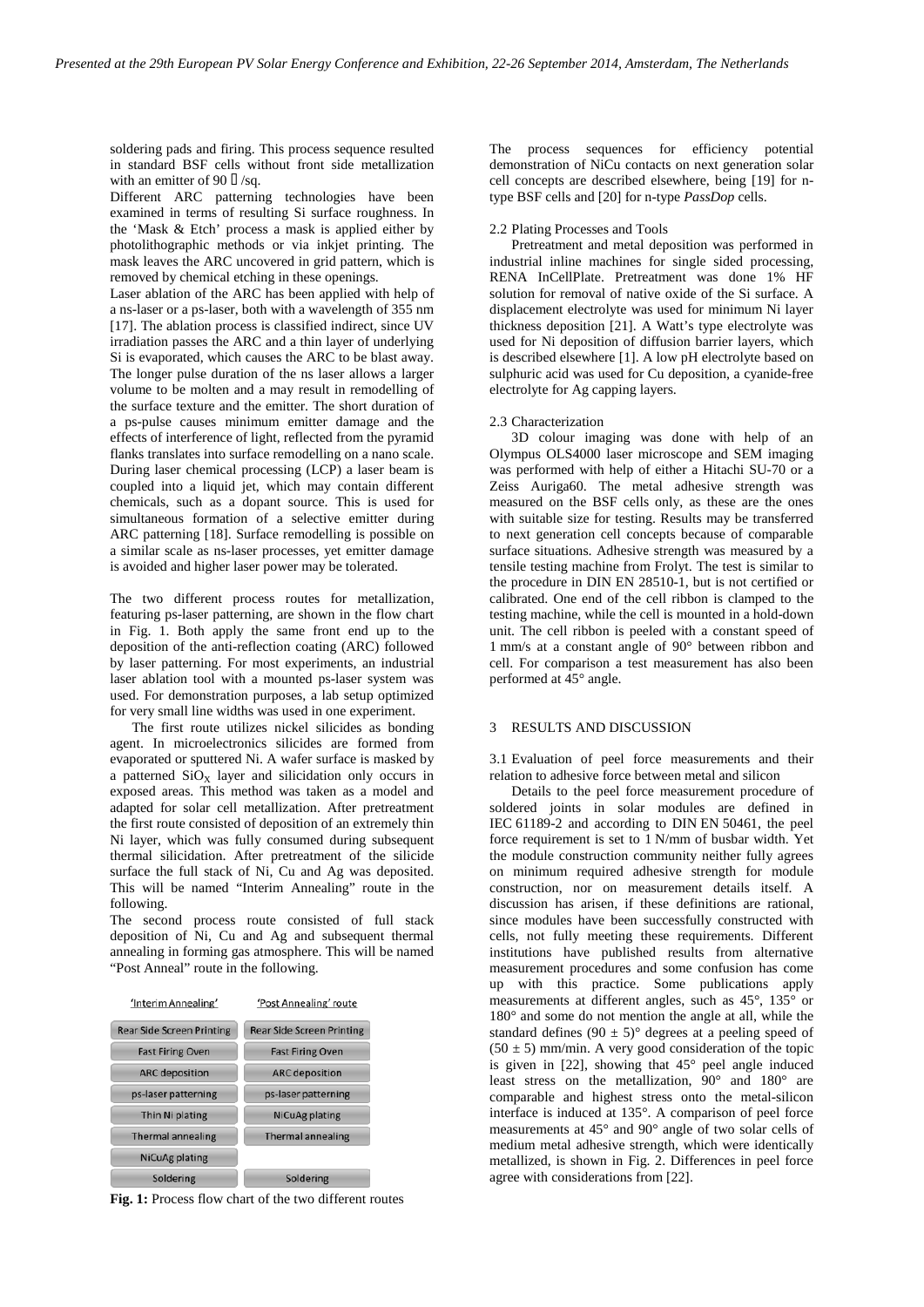

<span id="page-2-0"></span>**Fig. 2:** Peel force diagram, comparing 45° and 90° peeling angle for identically processed metallization, with six individual automated solder spots on a 1.5 mm busbar

While the measured peel force is consistent for the solder spots in the 90° angle measurement, the measured peel force rises throughout the measurement by angle change for the 45° angle measurement and shows up to three times higher force, which exceeds wafer breakage force. We have concluded to set the peeling angle to 90° for all following measurements.

A further confusion has arisen about stated numerical values. Some publications list the lowest, some the highest, some an average value and some don't mention how a stated value is derived [4], [7], [23]. According to IEC 61189-2 the lowest value during measurement is to be listed in N/mm. Also according to the standard, the metal is to be peeled off. Yet for very high metal adhesive strength, silicon wafer breakage is observed, rather than true metal peeling to occur. During measurement Si slabs in the size of up to a cm may break out. In the moment of fracture the highest force is recorded and peaks are plotted in peel force diagrams. Their height depends on wafer breakage force, which again depends on wafer quality, thickness, treatment and supporting layers such as the Al rear side metallization. This is followed by a dip in the curve during straightening of the solder ribbon before the position of the next wafer fracture. The dip size depends on slab size. For busbars of different width below the size of these Si slabs a very similar wafer breakage force is recorded. Yet the standard demands the statement of a value in the unit N/mm, hence any value would need to be divided by the busbar width which would lead to a large error. For instance a busbar with 2 mm width would be declared to have half the adhesive force than a busbar with 1 mm width. Also fractures are continued along cleavage tendency and promote further fracturing during pee force measurement.

According to IEC 61189-2 a test specimen with a thickness below 0.8 mm is to be fortified, e.g. by gluing it to a rigid piece of material. Si solar cells obviously do not meet this thickness requirement, since the used wafers usually lie below 200 µm thickness. Peel force diagrams of NiCu metallization following the "Interim Anneal" process route are compared with an identically processed cell, of which the back side had been glued to a brass sheet of 1 mm thickness (see [Fig. 3\)](#page-2-1). The applied glue was a two component epoxy adhesive of the make Loctite Hysol $^{\circ}$  3425.



<span id="page-2-1"></span>**Fig. 3:** Peel force diagram of a clamped and a fortified wafer, comparing identically processed metallization of highest adhesive strength, following the "Interim Anneal" process sequence after Mask & Etch ARC patterning on a 1 mm busbar

In case of a fortified wafer only small Si chunks in size of up to one mm are ripped out of the wafer surface, which requires a larger force than for an unfortified wafer. Although the true adhesive strength is virtually the same, roughly double the force is measured. In both cases the true metal adhesive strength is higher than wafer breakage force. Since breakage force corresponds to the peaks in the diagrams, an adhesive strength above this force may be reported.



**Fig. 4**: SEM image of a busbar from a Mask & Etch cell after peel force measurement with adhesive forces above 4.5 N/mm

In case of true metal peeling without Si breakage a similar mechanism is observed. During uniform movement of the peel force testing machine a jerky progression of the peeling interface is observed. The recorded peaks may be seen as peeling of metal patches and during subsequent dips the tension in the pulled ribbon rises until enough force for next patch to peel is reached. Here also the peaks can be referred to, yet in this case obviously as the *true* peel force.

Regarding the specimen thickness and the value to be considered as peel force (lowest / highest value in peel force diagram) these observations put the definition of the IEC standard into question for application on solar cells and an adaptation is recommended. Listing peak forces is rational while two cases need to be distinguished. True metal peeling and rip-outs, for which a strength greater than measured may be stated. The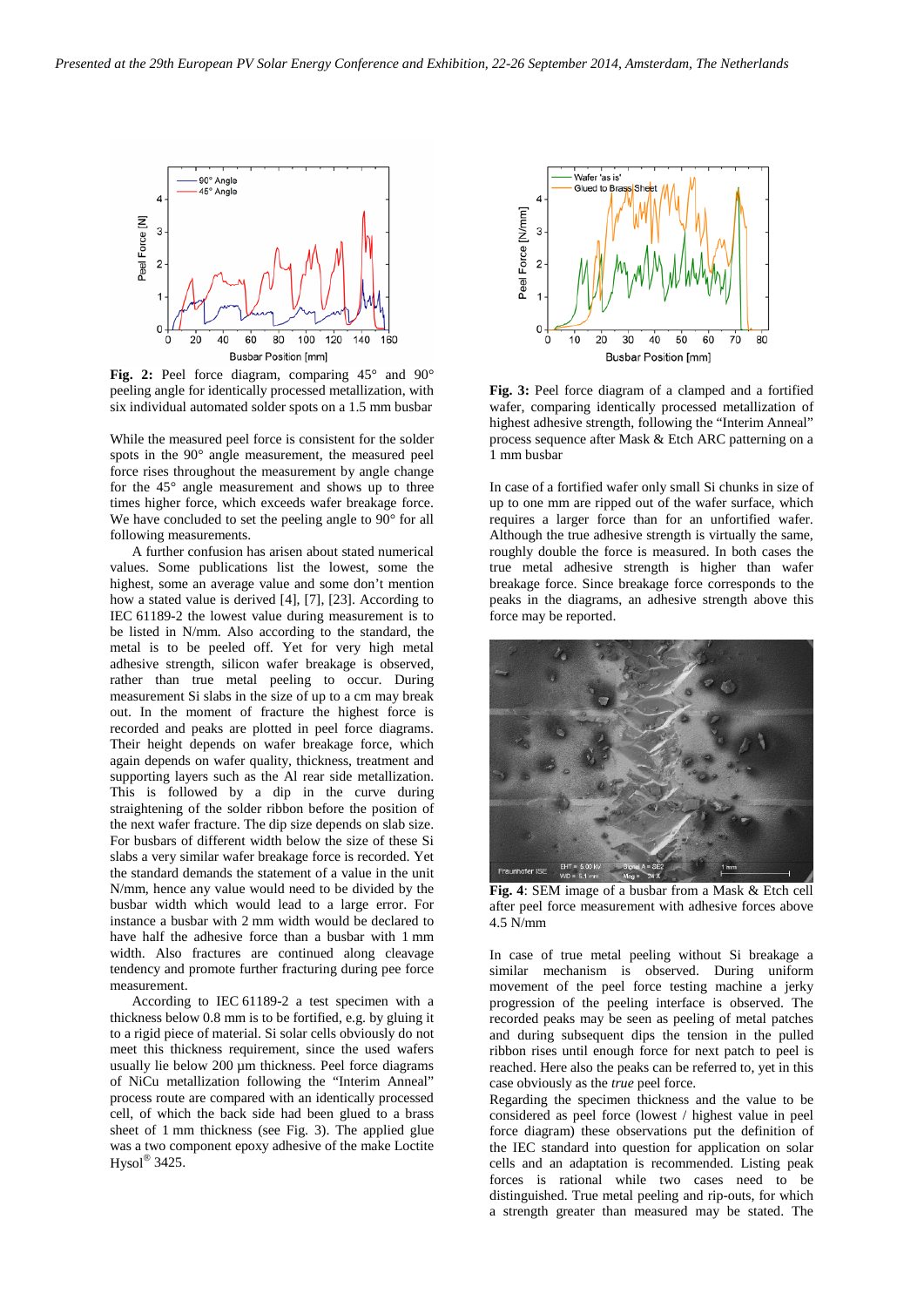breakage force of Si wafers is typically above the required 1 N/mm from DIN EN 50461 and for practical reason it may be reasonable to omit the effort of wafer fortification and state the adhesive force to be greater than measured peak forces.

# 3.2 Adhesion promotion and electrical results

For the "Interim Anneal" route adhesion results have already been shown in [Fig. 3.](#page-2-1) Plated metal on the silicide bonding agent reliably shows excellent adhesive strength independent from surface roughness. The shown results are for Mask & Etch ARC patterning, which typically shows the lowest initial adhesion due to a very smooth surface. Yet silicide thickness needs to be kept well below emitter thickness, otherwise leakage current or even emitter shunting may occur, which would lead to performance degradation  $(j_{02}$  increase, pFF decrease). Silicide thickness may be limited by mild annealing conditions or by limiting the diffusion source – meaning the thickness of the deposited Ni layer. The latter is inherently not possible for the "Post Anneal" route as sufficient nickel needs to be plated to hinder copper diffusion effectively.

Process steps were minimized for this route by minimum Ni deposition thickness for full Ni consumption during silicidation. Hence, compared to the process from [16], the selective Ni etchback was omitted and penetration depth was limited by limiting the Ni source.

For minimum shading by the metallization, grid lines are aimed to be a small as possible, yet sufficiently conductive. After standard ps-laser ablation in an industrial type machine and plating of the stack of NiCuAg/Sn a seed layer width of 21.5 µm and a line width as low as 42  $\mu$ m was reached (see [Fig. 5](#page-3-0) (left)). Optimized lab type laser ablation, which also may easily be implemented in industrial machines, even led to a finger width of  $20 \mu m$  (see [Fig. 5](#page-3-0) (right)).



<span id="page-3-0"></span>**Fig. 5:** Optical microscope images of cross sections of plated NiCuAg Fingers after industrial type laser ablation (left) and optimized lab laser process (right), labels 1 for Ni seed layer, 2 for Cu layer and 3 for capping layer

A dependence of Si surface roughness to adhesive force of plated Ni was found. In [Fig. 6](#page-3-1) different surface roughnesses are shown, as a result of different treatments. The image top-left shows a typically smooth Si surface, after chemical etching of the ARC - within the border to the remaining ARC is shown. The top-right image shows the surface roughness which results from ns-laser ablation with a set power high enough for surface modification with the risk of emitter damage. The bottom-left image shows a Si surface after laser-chemical processing with a laser power set to modify the surface texture to a certain degree. The bottom-right image shows the Si surface after ps-laser ablation, where interference patterns on a nano-scale are visible.



<span id="page-3-1"></span>**Fig. 6**: SEM images, displaying the surface roughness resulting from chemical ARC etching (top-left), high power ns-laser ablation (top-right), laser chemical processing (bottom-left and ps-laser ablation (bottomright)

The patterns are caused by interference of the primary beam with light, reflected from the pyramid flanks and of reflected light with reflected light from a different pyramid flank [24]. The size of the interference patterns depends on wavelength and therefore there are pits and bridge-like features in a distance of 355 nm from one another.

The effect of the respective resulting surface roughness on metal adhesion has been compared, utilizing the "Post Anneal" route. A Peel force diagram can be seen in [Fig.](#page-3-2)  [7,](#page-3-2) which shows increasing metal adhesive strength with increasing surface roughness, resulting from ARC patterning method.



<span id="page-3-2"></span>**Fig. 7**: Peel force diagram of plated NiCu metallization on three different surfaces of low roughness and resulting unreliable and insufficient adhesion, thereby LCP stands for 'laser chemical processing' and M&E for 'Mask and Etch'

Wet chemical etching results in the smoothest surfaces, leading to peel forces constantly staying below 0.1 N/mm. (Note the drastically higher peel force for cells with the same ablation technique, featuring silicide as adhesion promoter, [Fig. 3.](#page-2-1)) The plated metal on ns laser ablated busbars shows a higher adhesive force, yet of inconsistent and insufficient value. ARC ablation by LCP may lead to relatively high roughness and higher adhesion values, yet still below the requirement of the IEC and of unreliable impression. For ps laser ablation, adhesion is close to the required value even without thermal annealing. Highest peel force is measured for the cells featuring ps laser ablation and thermal annealing, of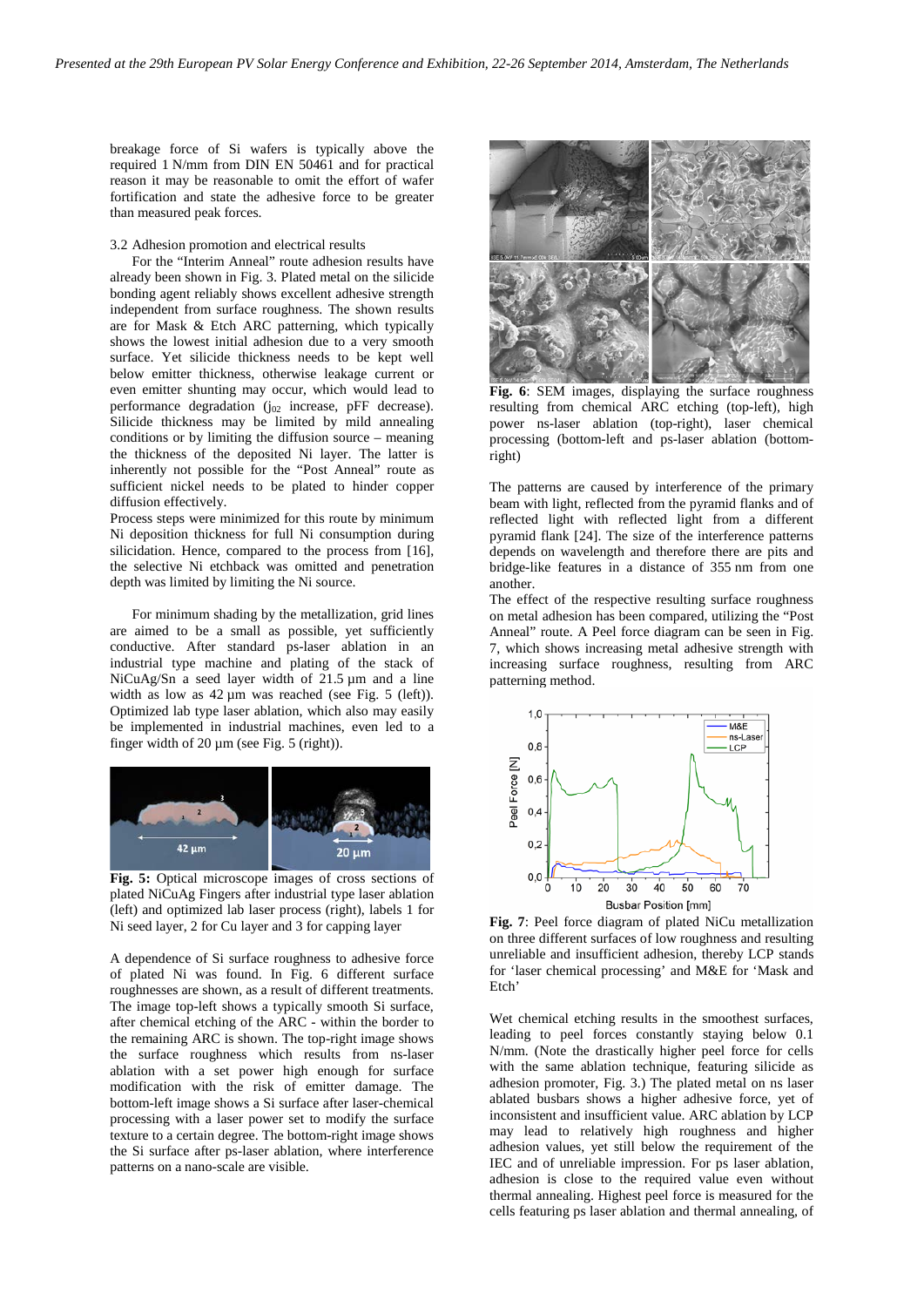which a peel force diagram is shown i[n Fig. 8.](#page-4-0) 



<span id="page-4-0"></span>**Fig. 8**: Peel force diagram of multiple measurements of cells produced following the "Post Anneal" route with 1.5 mm busbars, showing excellent adhesion

Resulting measurements of solar cell efficiency for different sample types are listed in Table I. All cells feature a high fill factor, which demonstrates the capability of the plated metallization to contact both standard cells and alternative cell concepts. The *PassDop* cell result shows that the plated metallization may contact boron emitters with low resistivity while avoiding voltage loss.

**Table I:** IV measurement results for different concepts featuring NiCu contacts

| Cell Type                            | Jsc<br>[mA/cm <sup>2</sup> ] | Voc<br>$\lceil mV \rceil$ | FF<br>$\lceil \% \rceil$ | η<br>$\lceil\% \rceil$ |
|--------------------------------------|------------------------------|---------------------------|--------------------------|------------------------|
| Standard BSF<br>"Interim"            | 37.84                        | 639.5                     | 79.6                     | 19.3                   |
| <b>Standard BSF</b><br>"Post Anneal" | 37.93                        | 640.5                     | 80.0                     | 19.4                   |
| n-Type BSF<br>"Interim"              | 38.27                        | 655.3                     | 81.8                     | 20.5                   |
| n-Type <i>PassDop</i><br>"Interim"   | 40.01                        | 678.2                     | 81.3                     | 22.1                   |

## 4 CONCLUSIONS

Fully plated NiCu contacts are indeed suitable for high efficiency industrial and next generation solar cells. High efficiency solar cells have been demonstrated on different cell structures. Excellent metal adhesion is created by thermal formation of a nickel silicide bonding agent from a plated Ni layer, independent of the surface roughness. A thin Ni layer may be deposited, resulting in full Ni consumption and thereby omitting a process step and reducing the fabrication cost of the sequence.

With rising surface roughness the metal adhesion is promoted even without silicide formation. The highest adhesion is found for ps-laser ablation. This may be a result of the scale of topological features, their uniformity and distribution. It also may be a result from interlocking of plated metal into opposite lying structures, as schematically shown in [Fig. 9.](#page-4-1) Facing flanks of neighbouring pyramids allow direct interlocking of plated metal by the topological features. These features on opposing outer pyramid flanks also keep the plated metal

immobile and thereby potentially even be feasible without thermal annealing.



<span id="page-4-1"></span>**Fig. 9**: Schematic cross section view of Si texture pyramids with increased surface roughness by ps-laser ablation and plated Ni. The arrows are pointing at interlocking positions between facing neighbouring pyramid flanks and opposing outer flanks of neighbouring pyramids

The "Interim Annealing" route basically has 2-4 m longer wet chemical equipment for an inline machine, yet it might be more suited for highest efficiency emitters, since it offers low contact resistance to even very low surface dopant concentrations due to different effects, such as the so-called snowplough-effect [25] and beneficial barrier height [26]. As demonstrated on Mask & Etch cells, it is independent from surface roughness (compare [Fig. 3\)](#page-2-1).

Both routes lead to excellent adhesion and may be considered, depending on convenience and compatible processes in the process sequence of different solar cell concepts.

# ACKNOWLEDGEMENTS

The authors want to thank Gisela Cimiotti for chemical laboratory work and plating processes, Matthias Weng for annealing operations and Alexander Maier for soldering and peel force measurements. This work was funded by the German Federal Ministry for the Environment, Nature Conservation and Nuclear Safety (Contract Number 0325187).

### **REFERENCES**

- [1] J. Bartsch, "Advanced Front Side Metallization for Crystalline Silicon Solar Cells with Electrochemical Techniques," PhD Thesis, Albert-Ludwigs-Universität, 2011.
- [2] P. Cousins and D. Smith, "Generation 3: Improved performance at lower cost," *Photovolt. Spec. Conf. (PVSC), 2010 35th IEEE*, 2010.
- [3] A. Lennon, Y. Yao, and S. Wenham, "Evolution of metal plating for silicon solar cell metallisation," *Prog. Photovoltaics …*, no. May 2012, pp. 1454–1468, 2013.
- [4] R. Russell, L. Tous, H. Philipsen, J. Horzel, E. Cornagliotti, M. Ngamo, P. Choulat, R. Labie, J. Beckers, J. Bertens, M. Fujii, J. John, J. Poortmans, and R. Mertens, "A simple copper metallisation process for high cell efficiencies and reliable modules," in *27th European Photovoltaic Solar Energy Conference and Exhibition*, 2012.